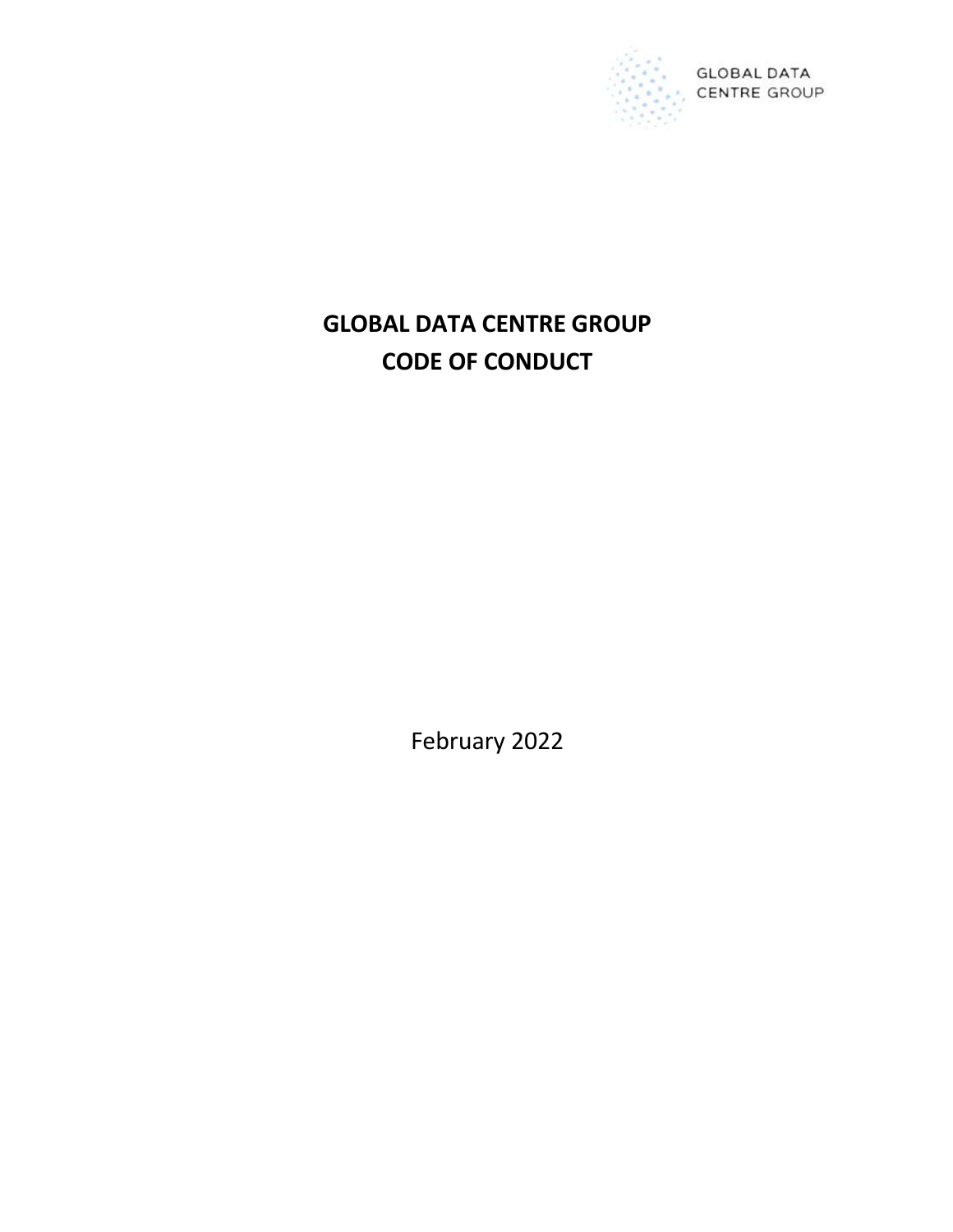

## Code of Conduct

Evolution Trustees Limited ("Evolution Trustees") as the Responsible Entity ("RE") for Global Data Centre Investment Fund and Global Data Centre Operations Fund (the "ASX Schemes") and Lanrik Partners Pty Ltd ("the Investment Manager") of the ASX Schemes (collectively: "GDC") are expected to observe high standards of ethical behaviour and integrity in their conduct. The Code of Conduct sets out the key values and how they should be applied within the workplace and in dealings with those outside of the organisation.

The Code of Conduct applies to all directors, senior executives, employees and contractors of GDC ("Responsible Persons"). The "Board" in this document shall mean the Board of Directors of the RE (as applicable).

This Code of Conduct has been prepared having regard to the Australian Standard 8002-2003 'Organisational Code of Conduct', and consistent with Recommendation 3.1 and 3.2 of the ASX Governance Council's Corporate Governance Principle and Recommendations (4th edition, February 2019), which provides that an entity should:

- a) articulate and disclose its values; and
- b) have and disclose a code of conduct for its directors, senior executives and employees.

It is an important management tool which helps to lay the foundations of GDC's culture.

This Code of Conduct should be read in conjunction with all relevant GDC policies. Copies of these policies are available on https://www.globaldatacentres.com.au/globaldatacentregroup/.

## 1. General Principles

As a rule of thumb, all Responsible Persons must conduct themselves in accordance with the following common sense principles:

- Responsible Persons must act honestly and fairly in all business transactions and dealings with others.
- Responsible Persons must treat other employees, contractors, customers, competitors, and all other persons with whom they deal with at work with courtesy and respect.
- Responsible Persons must act within the best interests of GDC.
- Responsible Persons must comply with all laws and regulations applicable to the business of GDC.

## 2. Personal Conduct

## Upholding GDC Values

GDC is committed to the attainment of its values of Integrity, Aspiring, Respect, People Development, Balance and Teamwork. All Responsible Persons are expected to conduct themselves in a way that upholds these values both as individuals and as representatives of GDC.

#### Smoking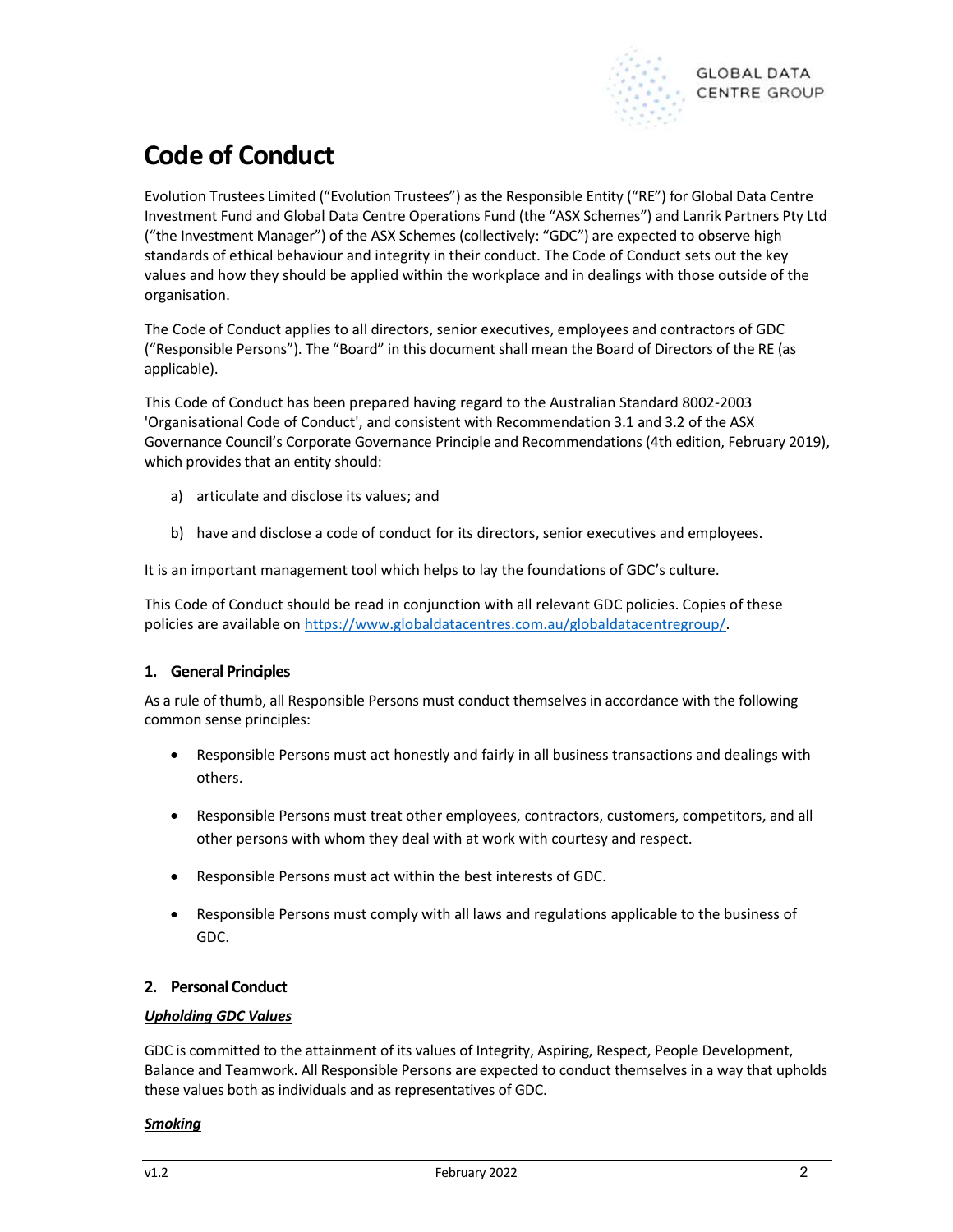

Smoking is not permitted on the premises of GDC, except in areas that have been clearly designated as smoking areas. When attending GDC functions outside of the workplace, Responsible Persons must adhere to the venue regulations. GDC promotes a healthy lifestyle and discourages smoking.

## Drugs and Alcohol

GDC will not tolerate substance abuse by any of its Responsible Persons at work or at external functions that occur in the course of employment. Substance abuse that affects a Responsible Person's work performance is considered to be serious misconduct and may result in disciplinary action up to and including termination.

Substance abuse includes:

- being under the influence of alcohol or other substances while on GDC business; or
- the taking or supplying of prohibited substances while on GDC business.

Responsible Persons must not:

- use, possess, transfer, distribute, manufacture or sell alcohol or any illegal drug while on GDC property (other than as a GDC employee serving alcohol in the course of employment); or
- report to work or remain on GDC premises while under the influence of, or impaired by, an illegal drug or alcohol.

Responsible Persons should exercise their judgment when consuming alcohol at an GDC related work function to ensure that they behave appropriately. Offensive behaviour arising out of substance abuse may be regarded as serious misconduct. Please refer to the internal Evolution Human Resources Manual for the Policy on Alcohol and Drug Abuse.

## 3. Compliance with Laws and Regulations

All Responsible Persons must comply with all laws which apply to GDC's business. It is the responsibility of each Responsible Person to meet this obligation. All Responsible Persons have a responsibility to know what the law requires and that they understand the importance of complying with the law.

## 4. Employment and Contractor Practices

## Equal Employment Opportunities

Responsible Persons must treat all clients, suppliers, contractors or other persons with whom they deal in the course of their employment in a non-discriminatory manner. Please refer to the Evolution Human Resources Manual and the Equal Opportunities Act for further details.

## **Occupation Health and Safety**

GDC is committed to maintaining a healthy and safe working environment for its employees and contractors. All appropriate laws and internal regulations (including occupational health and safety laws) should be fully complied with. All people have obligations to assist in maintaining this situation.

You should familiarise yourself with GDC's occupational health and safety policies and all relevant procedures to provide a workplace that is safe and without risk to the health of others and yourself. You should follow any lawful and reasonable instructions consistent with that policy and those procedures.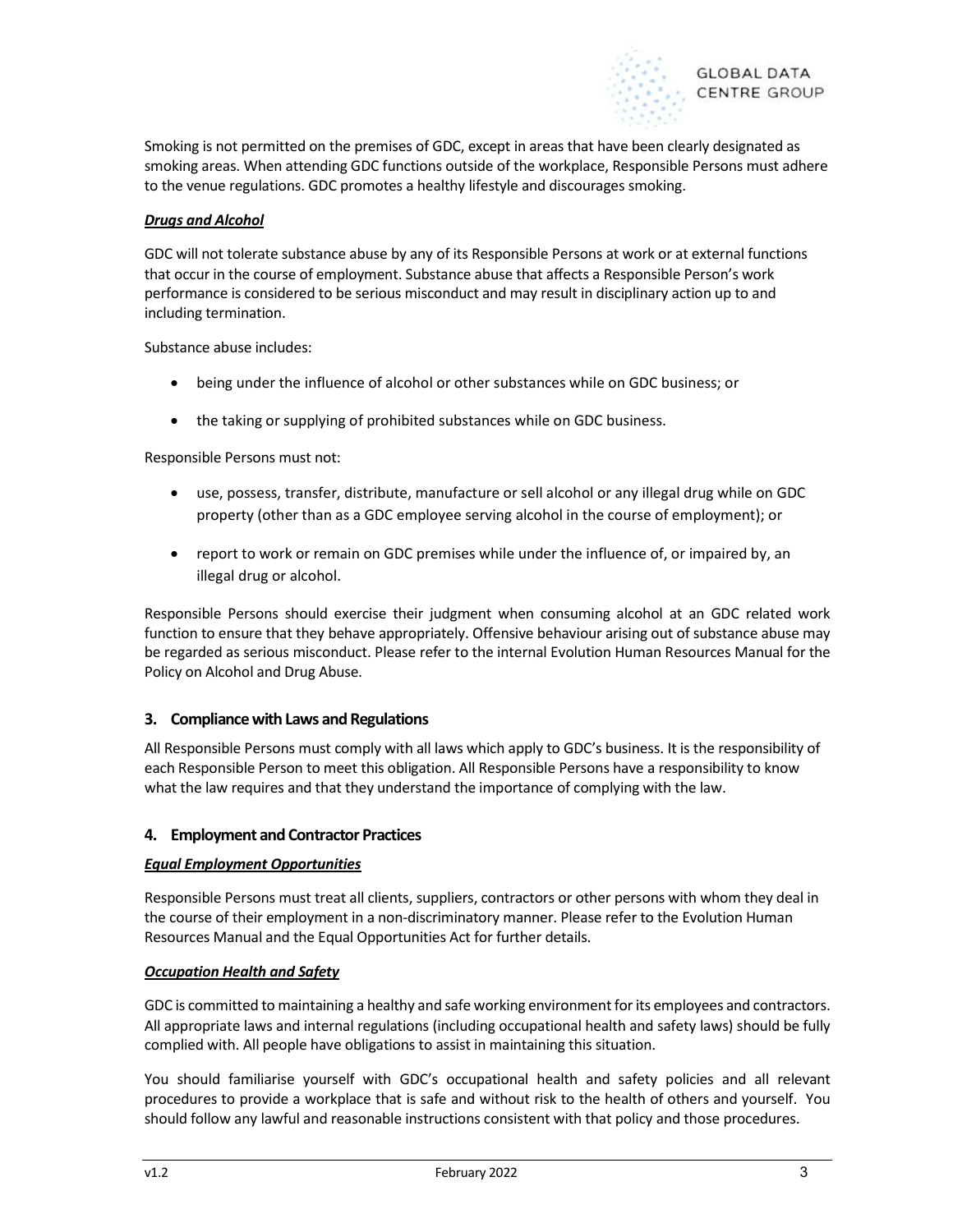

## Company Reputation

Employees must not act in any way that could cause harm to GDC's reputation or market position during or after their employment. Employees have a duty to act in a manner that merits the continued trust and confidence of the public.

## Securities Trading

GDC is committed to upholding fair and ethical securities trading practices complying with all laws and avoid any conflicts of interest. Employees must familiarise themselves with GDC's securities trading policy.

## 5. What to do if you suspect the Code of Conduct has been breached

#### Obligation to Report Breaches

Responsible Persons who become aware of a suspected violation of the Code of Conduct, whether before or after it has occurred, must promptly report it to their Manager or the Compliance Manager of the RE. If the Responsible Person is still concerned after speaking with such person or feel uncomfortable speaking with such person (for whatever reason), they may contact the Company Secretary or the Chairman of the RE.

## Whistleblower Protection

- (a) Wherever possible, your calls, notes, emails and other communications will be dealt with confidentially. You have GDC's commitment that, whenever possible, your privacy will be protected where you make a report under the Code of Conduct.
- (b) It is a breach of the Code of Conduct for any employee to cause disadvantage to or discriminate against an employee who makes a report under the Code of Conduct ('whistle-blower'). Examples of disadvantage and discrimination include:
	- (i) reprisals, harassment or victimisation;
	- (ii) demotion or dismissal or loss of opportunity for promotion; and
	- (iii) current or future bias.
- (c) The protection that GDC will make available to protect whistle-blowers will vary depending on the circumstances, but may include:
	- (i) ensuring confidentiality in the investigation and protecting the whistle-blower's identity;
	- (ii) monitoring and managing the behaviour of other employees;
	- (iii) offering a leave of absence while a matter is investigated;
	- (iv) relocating employees (which may, but will not necessarily, include the whistle-blower) to a different working group or department; and
	- (v) rectifying any detriment a whistle-blower has suffered.

Refer to the GDC Whistleblowing Policy for further information around Whistleblower Protection.

#### Investigations

Investigations of reported breaches are administered by the RE's Chief Operating Officer of the RE.

## Consequences of Breaching the Code of Conduct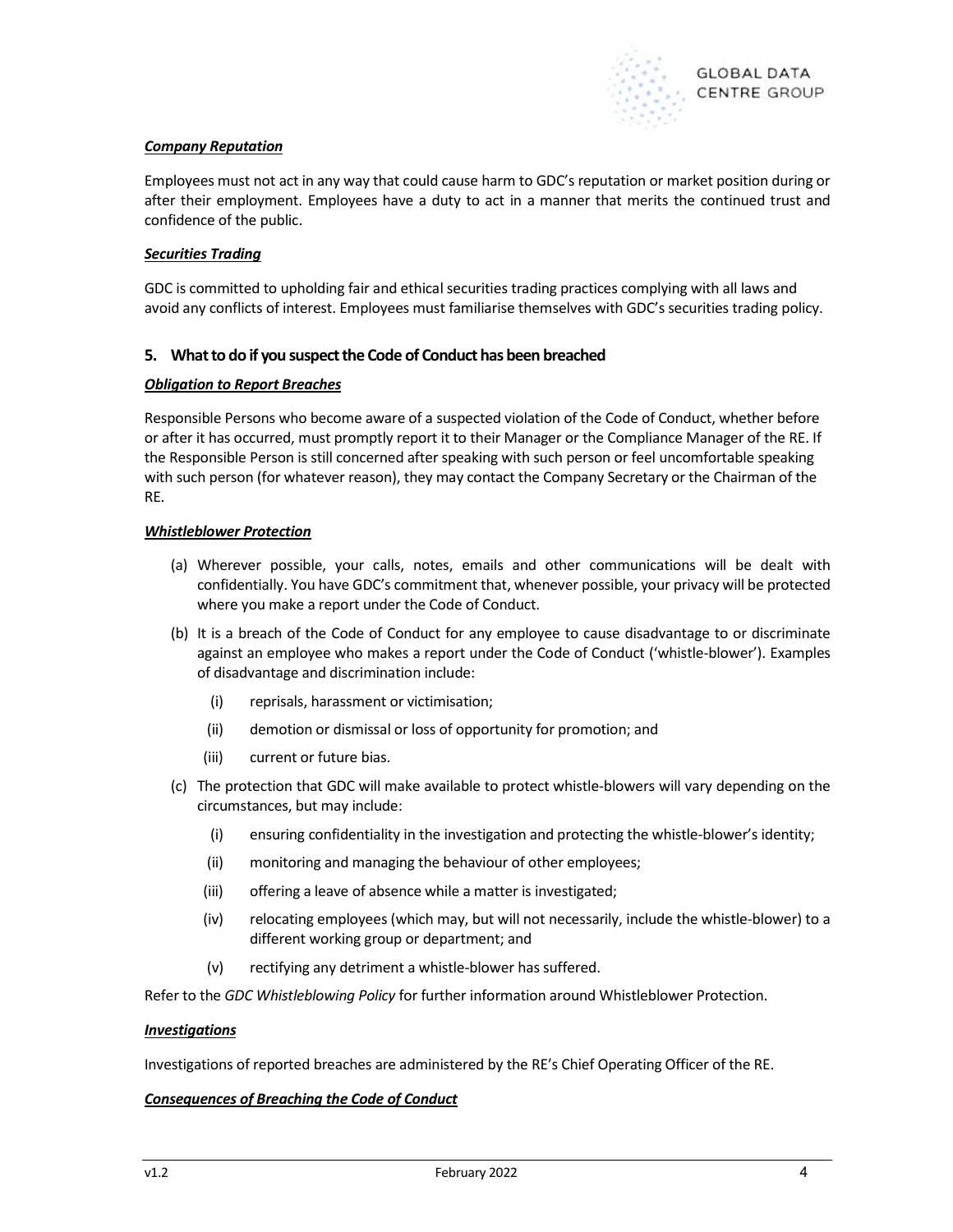

GDC recognises that breaches of this Code of Conduct may occur from time to time. We expect that any breach will be inadvertent and without intent. However, it should be clearly understood that any breach may result in disciplinary action or other penalties including, in extreme circumstances, dismissal or termination of the contract or engagement.

Depending on the nature of the breach, penalties may be imposed ranging from counselling to dismissal or termination of the contract or engagement (in extreme circumstances). GDC will act objectively and in accordance with any applicable provisions or requirements in an employment or contractor contract.

GDC reserves the right to inform the appropriate authorities where it is considered that there has been criminal activity or an apparent breach of the law.

## Who to Speak to if you have Questions

- (a) This Code of Conduct does not include:
	- (i) every ethical issue that an employee might face; or
	- (ii) every law and policy that applies to GDC.
- (b) In representing GDC, you are expected to act in a manner consistent with the key values underpinning this Code of Conduct, namely:
	- (i) our actions must be governed by the highest standards of integrity and fairness;
	- (ii) our decisions must be made in accordance with the spirit and letter of the applicable law; and
	- (iii) our business must be conducted honestly and ethically, with our best skills and judgment, and for the benefit of customers, employees, shareholders and GDC alike.
- (c) If you have any questions regarding the Code of Conduct or any of GDC's policies at any time, you should feel free to contact your Manager or the Compliance Manager.

## 6. Professional Conduct

## Conflicts of Interest

All Responsible Persons have an obligation to avoid financial, business or other relationships which might conflict with the legitimate business interests of GDC or the proper performance of a Responsible Person's duties in the best interest of GDC. You should avoid even the appearance of such a conflict.

Such a conflict will exist where a Responsible Person compromises their ability to act with total objectivity with regard to GDC's business interests.

Examples of conflict of interest include, but are not limited to, the following:

- if the Responsible Person is employed by a customer, supplier or competitor of GDC whilst employed by GDC; or
- if the Responsible Person provides work or business on behalf of GDC to a business in which the Responsible Person, the Responsible Person's family or Responsible Person's close associates has a financial interest; or
- if the Responsible Person, the Responsible Person's family or Responsible Person's close friend or associate has a financial interest in a business which is a competitor, contractor or supplier to GDC; or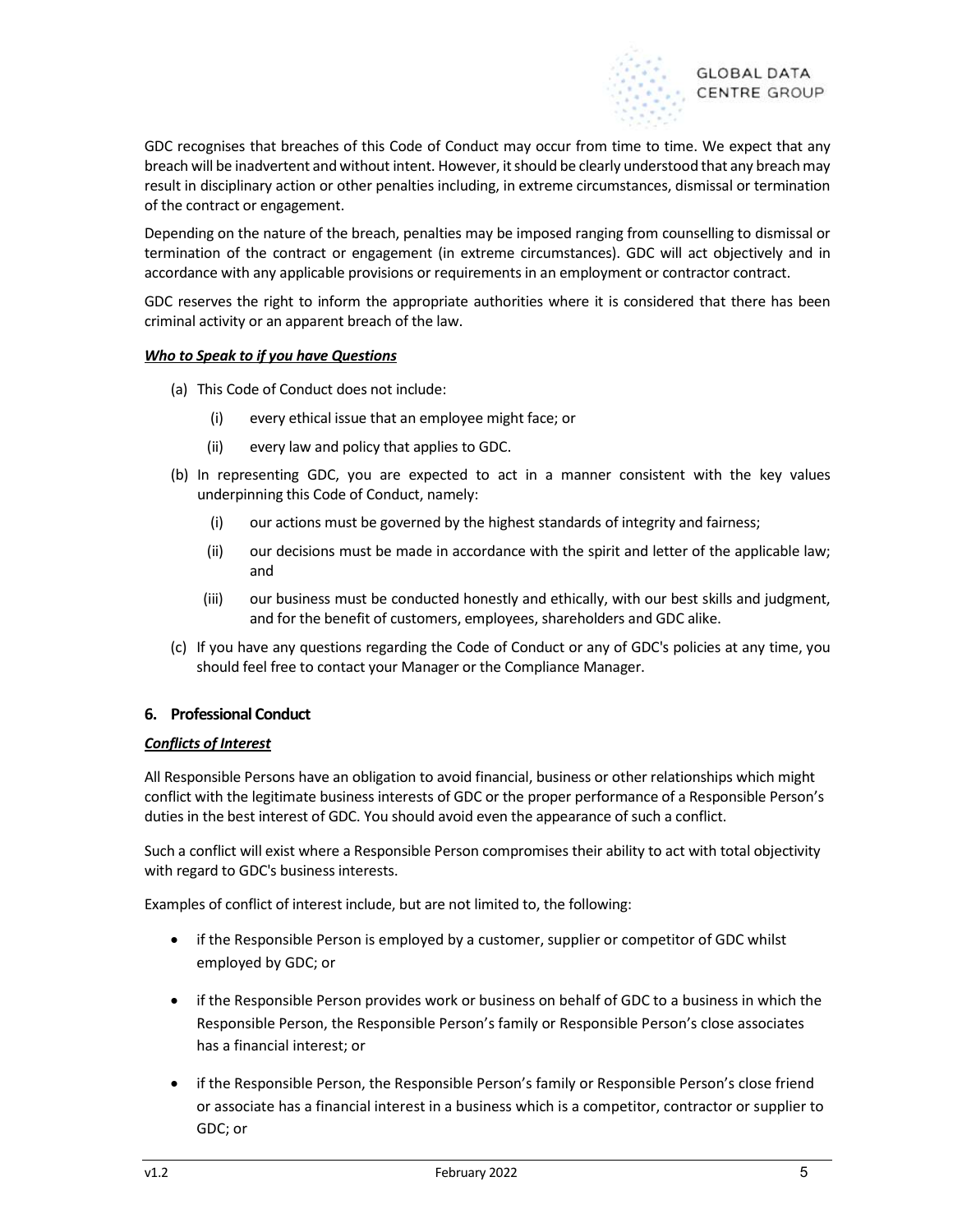

using GDC owned assets for non-GDC related business.

All potential or actual conflicts of interests must be disclosed in writing to the Board prior to engaging in such activities. The RE and the Board reserve the right to approve the conflict conditions, or to exclude the Responsible Person from the conflict situation.

#### Involvement in Other Employment or Business

Responsible Persons are expected to devote the whole of their time and attention during working hours to the business of GDC and at other times as reasonably necessary to properly perform their duties. GDC does not allow salaried employees to seek additional employment or business outside GDC which may interfere with their commitments with GDC, unless specifically approved by the Board.

When considering whether to allow salaried employees to seek additional employment, the Board gives consideration to whether the additional employment:

- could lead to a conflict of interest, such as working for a GDC customer, supplier or competitor of GDC; or
- results in absenteeism, inability to meet job requirements, or poor job performance at GDC.

Anyone who is currently employed by GDC and may be considering other employment or business opportunities that may give rise to a conflict must advise the Board in writing so that any potential conflicts may be addressed. Responsible Persons are required to obtain written approval to be engaged in any other trade, business or occupation.

## Offering Gifts, Gratuities or Bribes

GDC expects its employees to compete fairly and ethically for all business opportunities. Employees may provide meals, small tokens/gifts, refreshments or entertainment to customers, contractors or suppliers, provided that this is done in the ordinary and proper course of business and could not reasonably be seen as bribes or improper encouragement. All such expenditures must be properly recorded within the records of GDC and the Investment Manager.

Any employee who offers, pays, solicits or receives any form of bribe, payoff, unlawful gratuity or kickback, directly or indirectly through third parties, will be subject to appropriate disciplinary action consistent with relevant laws and regulations and, if warranted, will be reported to the appropriate authorities. A kickback or bribe includes any item intended to improperly obtain favourable treatment. In addition to being a violation of the Employee Code of Conduct, such conduct may subject GDC and the involved individuals to criminal penalties.

## Receiving Gifts, Gratuities or Bribes

Employees are expected at all times to act in the best interests of GDC and this means obtaining the best deal for GDC in any business transaction. GDC's selection of contractors or suppliers must be based solely on the quality, price and service offered.

Employees must not accept free or discounted goods or services (beyond a reasonable commercial discount or promotional items, such as movie or sporting and entertainment event tickets) from persons doing or seeking business with GDC, which may influence, or appear to influence a business decision unless they receive the prior written approval as stipulated in the GDC Anti-Bribery and Corruption Policy. If approval is not given, such gifts must be returned immediately to the person who provided them.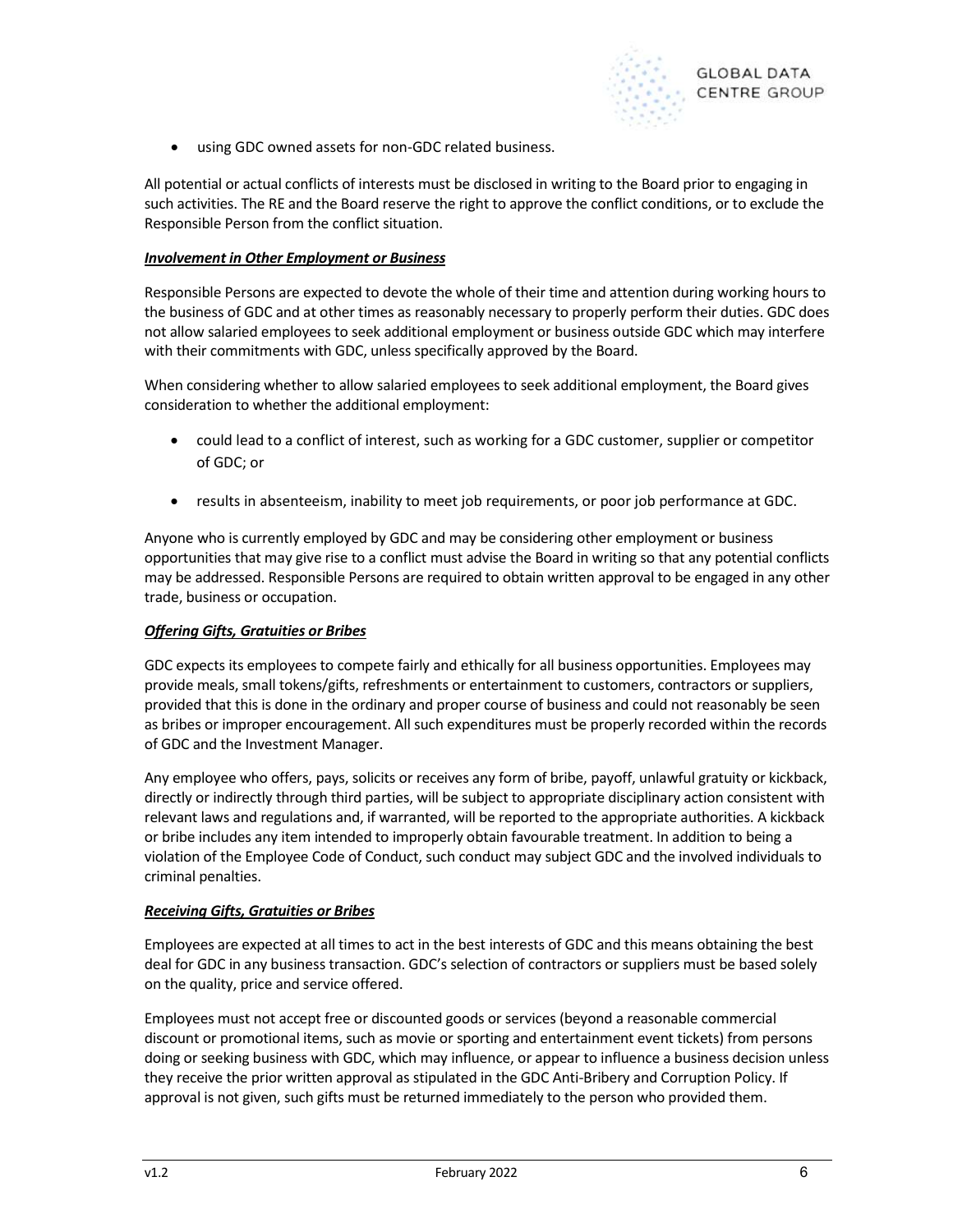

Employees may accept meals or refreshments provided in the ordinary and proper course of business (for example, at a business lunch), and on an infrequent basis in connection with business discussions. Every employee is personally responsible for ensuring that acceptance of such meals and refreshments is proper and could not reasonably be construed as an attempt by the offering party to secure favourable treatment.

Refer to the GDC Anti-Bribery and Corruption Policy for further information around the offering and receiving of Gifts, Gratuities or Bribes.

#### Media Comment

Refer to the GDC Communications and Continuous Disclosure Policy.

#### **Privacy**

Individuals must respect and maintain the privacy of personal information held by GDC regarding its clients, customers, employees and others. This extends to any information or opinion, whether true or not, and whether recorded in a human readable form or not, about an individual whose identity is apparent, or can reasonably be ascertained, from that information or opinion.

GDC respects your privacy and the privacy of others. You should familiarise yourself with, and comply with:

- (a) the privacy laws of Australia and, where applicable, the jurisdiction of your business unit; and
- (b) GDC's privacy policies which detail the appropriate use of personal information.

If you have any questions in relation to privacy, please contact your Manager or the Compliance Manager.

Refer to the RE's Privacy Policy for further information.

#### **Public Communications and Disclosures**

You are responsible for the integrity of the information, reports and records under your control and you are expected to exercise the highest standard of care in preparing materials for public communications.

Those documents and materials should:

- (a) comply with any applicable legal requirements;
- (b) fairly and accurately reflect the transactions or occurrences to which they relate;
- (c) not contain any false or intentionally misleading information, nor intentionally misclassify information; and
- (d) be in reasonable detail and recorded in the proper account and in the proper accounting period.

GDC has adopted the GDC Communications & Continuous Disclosure Policy as a means of ensuring compliance with its disclosure and communication obligations under the Corporations Act and the ASX Listing Rules. The aim of the disclosure policy is to keep the market fully informed of information that may have a material effect on the price or value of GDC's securities, and to correct any material mistake or misinformation in the market.

Please ensure that you are aware of the requirements of the disclosure policy and, if it applies to you, you must act in accordance with the policy.

## 7. Use of Company Property, Information & Resources

#### General Misuse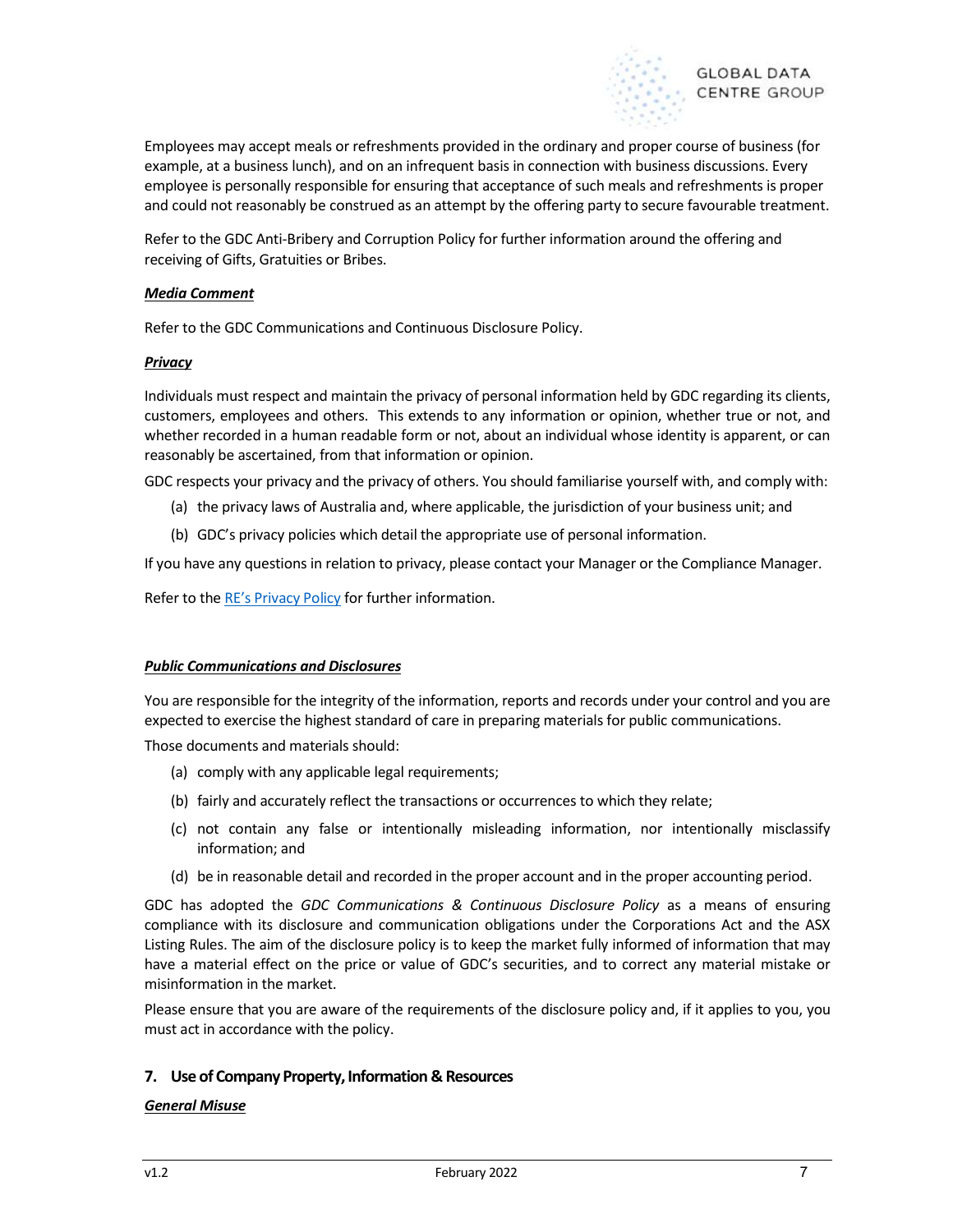

Generally, the use of the property, information, and resources of GDC for any purposes other than the business of GDC is prohibited. Some examples of the application of this general obligation are set out below:

- approving or making of a payment on behalf of GDC for something other than the stated purpose; or
- intentional alteration of customer or GDC data for other than legitimate business purposes; or
- using personal client information for any purpose other than the purpose of managing a clients' account and any reasons allowed under the clients' contract (eg. Credit check, marketing); or
- claiming expenses from GDC for travel unrelated to GDC business or for something other than the stated purpose.

## Removal of Property from Premises

No property of GDC is to be taken from the premises without written permission of the relevant manager.

#### Electronic Communication

Responsible Persons should generally only use the e-mail and computer systems of GDC for legitimate business of GDC. While incidental personal use is permissible, this usage should be minimal and should not interfere with GDC business. The principal use of the Internet, electronic mail and other communication services must be for GDC business purposes only.

Under no circumstances should Responsible Persons use GDC's email or computer systems to transmit, retrieve or store any communications which are discriminatory, are derogatory or offensive to any individual or group or for any purpose which is illegal or against GDC policy. Examples of objectionable material would include sexually explicit images and related material, material that advocates illegal activity and material that advocates intolerance for others or prejudice towards others.

GDC's email system is meant for business use not personal use. You must have no expectancy of privacy in anything you create, store, send or receive on the company's computer system. Your emails can be monitored without prior notification if GDC deems it necessary. If there is evidence that you are not adhering to this policy GDC reserves the right to take disciplinary action up to and including termination and/or legal action.

#### Authority to Sign Documents

Responsible Persons must not sign any document on behalf of GDC or in any way commit GDC to any agreement unless they have been properly authorised in writing to do so. If you have any queries on your ability to enter into agreements, contact the Company Secretary.

## **Confidentiality**

Over the course of employment, Responsible Persons may be exposed to confidential information regarding GDC, its business customers, suppliers, contractors or employees. You are expected to keep any such information confidential.

All current and former employees of GDC must not make improper use of confidential information which they may have acquired as a result of their employment with GDC to gain directly or indirectly an advantage for themselves, or any other person, or to cause detriment to GDC or its customers, suppliers, contractors or employees.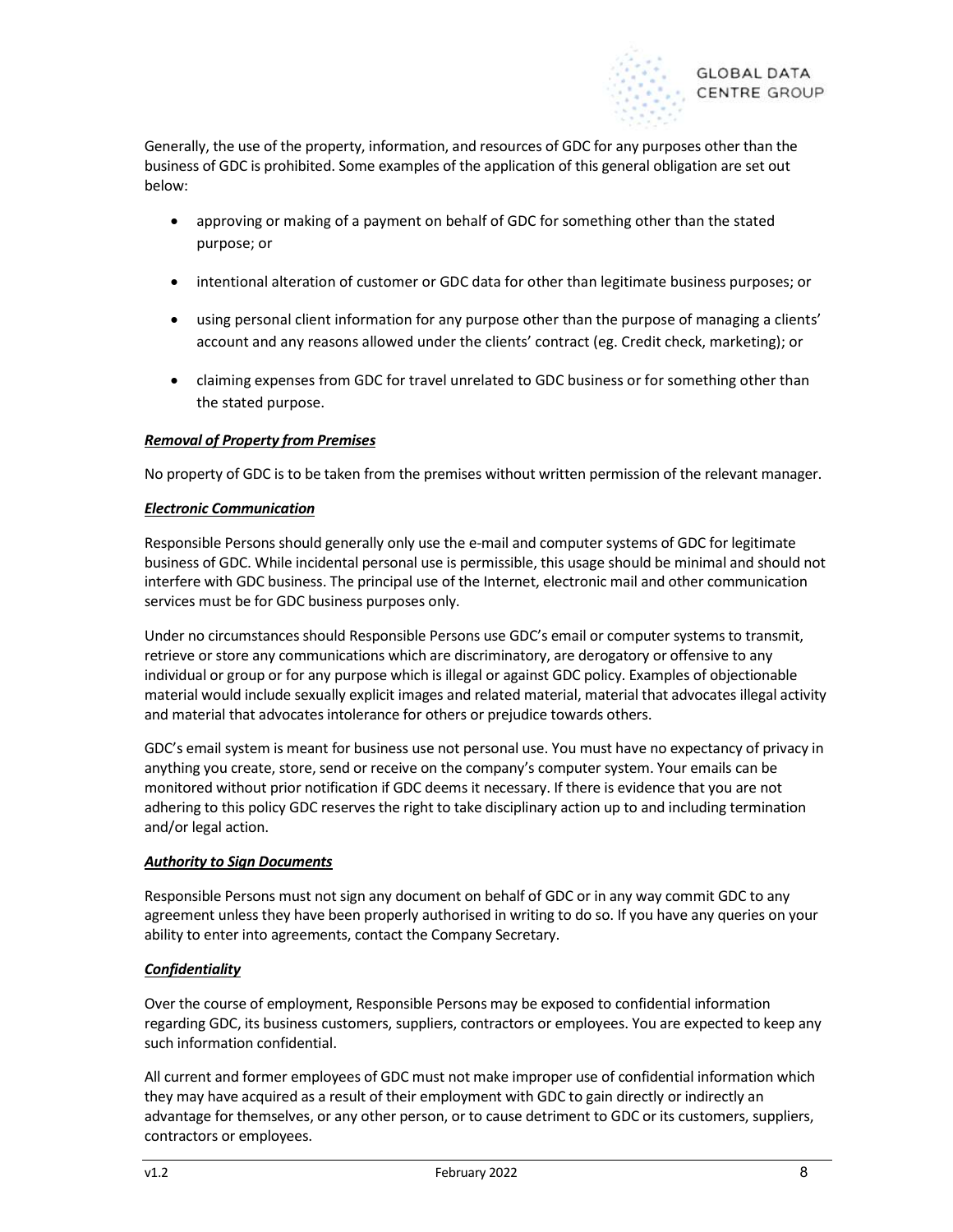

Confidential information includes, but is not limited to, all trade secrets, intellectual property, personal client information, marketing, sales and business plans, client and supplier lists.

Confidential information excludes any information which:

- a Responsible Person is required by law to disclose and the Responsible Person has consulted with and has the Board's consent in writing prior to disclosure; or
- is already lawfully in the public domain other than as a result of any disclosure by the Responsible Person.

All Responsible Persons must safeguard confidential information of GDC by not transferring, publishing, using or disclosing it to third parties other than as necessary in the proper course of the Responsible Person's duties or as directed or authorised.

Files of a confidential nature must not be left unattended and under no circumstances whatsoever left either on or in unlocked desks. The disposal of all confidential papers must be done by means of GDC's security disposal arrangements.

Unless express permission by management is granted, Responsible Persons must not remove from the offices of GDC any documents or software connected with the business of GDC or take any copies of them for private use. All documents and software which have been removed from GDC's offices must be returned as soon as the authorised purpose for their removal has been fulfilled and immediately upon termination of employment.

It is important for Responsible Persons to note that obligations relating to confidentiality will remain in force for the duration of their employment and continue after the termination of their employment.

## Intellectual Property

If at any time during the scope of their employment a Responsible Person makes, discovers or participates in the making or discovery of any intellectual property capable of being used in the business of GDC or any related company, such intellectual property is and will remain the property of GDC.

Responsible Persons must immediately disclose full details of any such intellectual property to the Board and do all things which may be necessary for vesting all rights in the intellectual property in GDC or its nominee. All rights and obligations in respect of intellectual property made or discovered by a Responsible Person during employment with GDC will continue in full force and effect after the termination of employment and will be binding upon the Responsible Person's personal representatives.

Intellectual property includes patents, trademarks, designs, copyright, inventions, drawings, computer programs, confidential information, know-how and all rights of a similar nature whether registered or not and including applications for such rights, existing anywhere in the world.

## 8. Community and Environment

GDC is a responsible corporate citizen and actively supports the communities in which we live and work. Each employee is expected to uphold GDC's commitment to pursue good corporate citizenship while engaging in its corporate activity.

You must abide by all local laws and regulations, and are expected to respect and care for the environment in which GDC operates.

GDC supports and encourages you to actively contribute to the needs of the community.